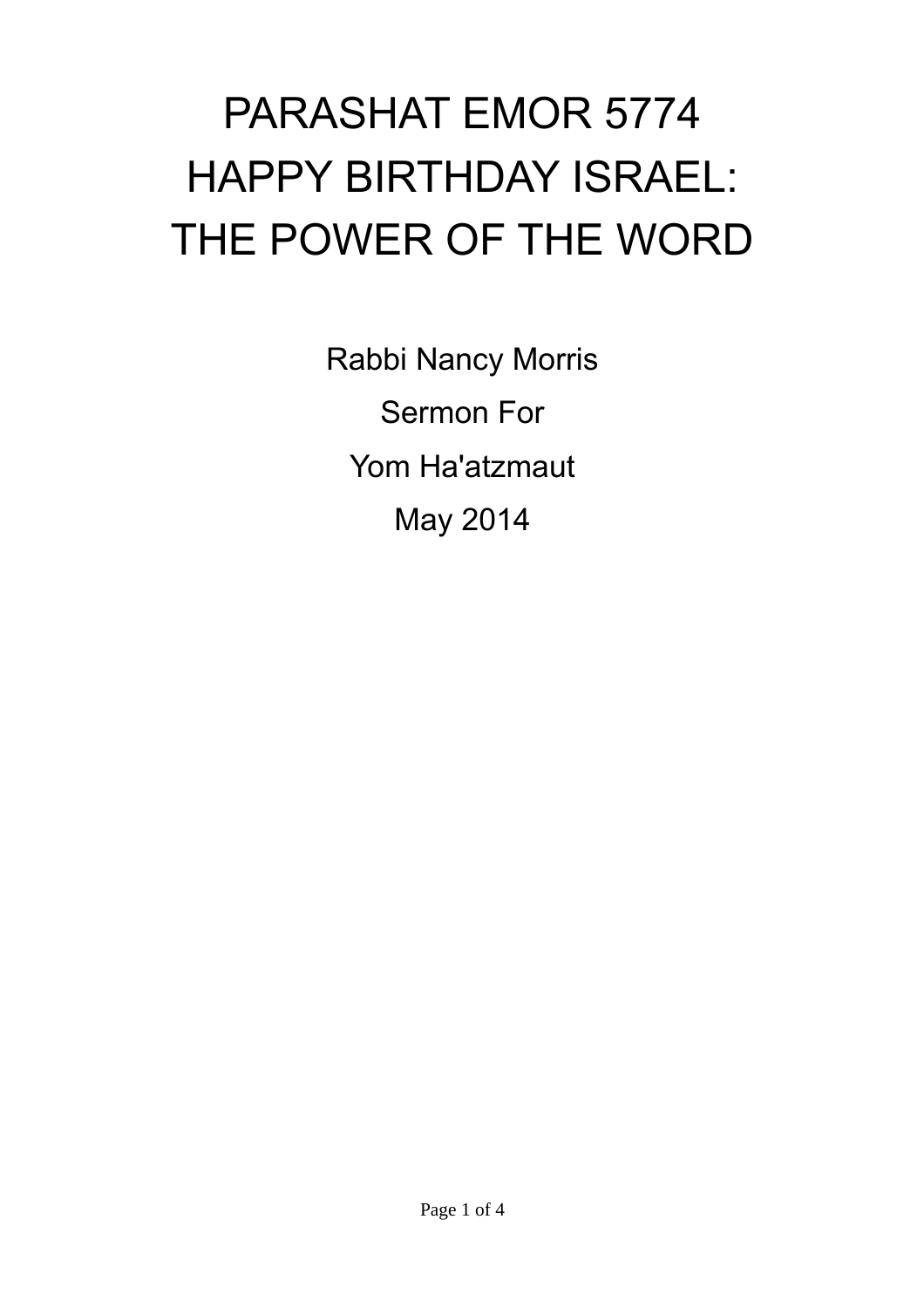## **Happy Birthday Israel**

'm not a great believer in Facebook. It is partly because I feel very profoundly that most people, including my "friends" are ultimately not that interested in what I had for dinner or where I've been on holiday. I also still feel passionately that I would like to maintain and safeguard some sort of privacy and have control over what personal, intimate facts Facebook knows about me and feels free to spread far and wide. However, as a complete hypocrite, I suppose, I occasionally like to keep up with what other people are posting. One post I read this week was particularly striking and amusing to me. It was one of those visual jokes with a photo of a poster containing an illustration of an elderly lady knitting. It read "Let's eat Grandma." Underneath, it read "Let's eat, Grandma," followed by an exclamation saying "Punctuation saves lives." I liked it because, although a bit silly, at its heart was an acknowledgement of the power of language – which is such a throwback to our current age of instant texting and instagram which thrive in a culture where real communication, speech and language have broken down to a large extent.  $\prod_{\substack{m=1\\n\neq n}}$ 

Today as we stand on the cusp of celebrating Israel's  $66<sup>th</sup>$  birthday – which should be a cause for joy and celebration, the news was full of the breakdown of the peace talks brokered by John Kerry. There was probably never much hope for a real will on either side to make those talks a success, but it was still sad and disappointing to really come face to face with how much intransigence there is, and how far we really are from any sort of peace agreement between Israel and the Palestinians. On the other hand, one of the analyses I read was quite heartening in a way. One of the reasons, it said, for the lack of strong will on the Israeli side is that its economy is in such a good place. Its hightech sector is booming and there is no outright war or violence between the two sides at presence. Because of the growth and economic strength, Israel has no great incentive to reach a deal that could lead to political instability, economic disruption or violent backlash. I suppose these are some things to celebrate as Israel approaches its  $66<sup>th</sup>$  anniversary in a few days.

It was fascinating, though, as the talks broke down, the news focused yet again on use of language. Kerry, obviously disappointed by the outcome had made some impolitic statements about Israel, saying that it risked becoming "an apartheid state". After much anger erupted on the Israeli side and from major Jewish and Israel advocacy groups in the United States about the comments, Kerry at first denied it. But one would have thought that these days, in the age of recording and constant surveillance, it is futile to deny words that one has uttered. Ultimately, he even used the recording metaphor to kind-of apologize for his comments, saying, "If I could rewind the tape, I would have chosen a different word to describe my firm belief that the only way in the long term to have a Jewish state and two nations and two peoples living side by side in peace and security is through a two-state solution."

It is almost cliché to reiterate once again how important words and one's speech are in Jewish tradition. In every service, upon ending the Amidah, we read the words based on Psalm 34, "who is the person who desires life?" "Keep your tongue from causing harm and your lips from telling lies." One's words are the very basis of life  $- a$ good life, a long life. The idea of this silent meditation at the end of the Amidah, is, as our Siddur states, an invocation of God's help and support to maintain integrity between one's inner and outer life. That is, if we think righteously, we cannot utter wounding, violent or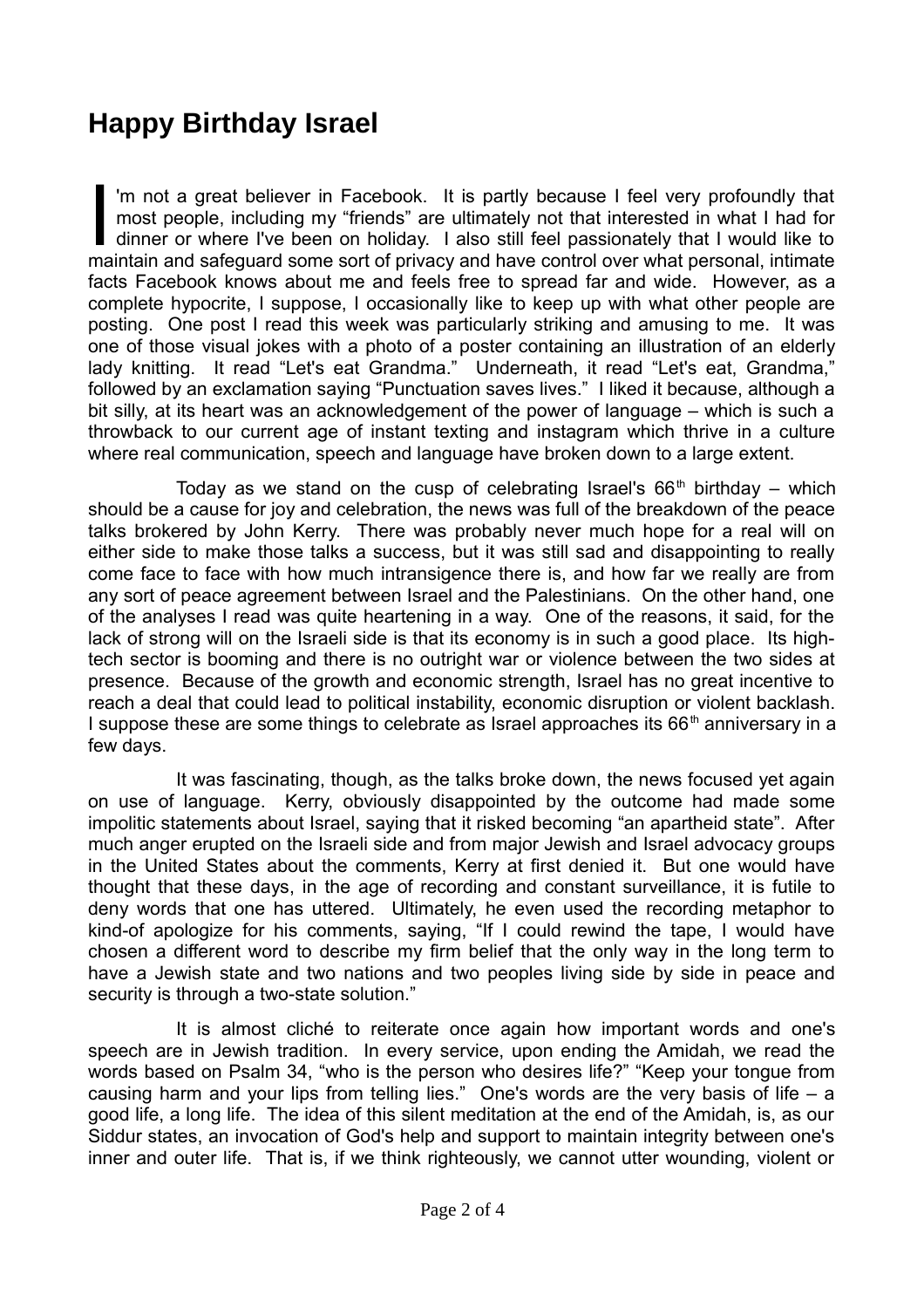hurtful words. Our bad or violent words are a reflection of our violent, wounding and hurtful thoughts and intentions.

Every one knows the old saying, "sticks and stones may break my bones but words will never hurt me." But equally, we probably all know that it is not true. We remember verbal abuse far longer and more poignantly than physical attacks. At least I think I do – and I don't think I'm alone. We are living in a visual age, an age of instant communication with symbols and numbers and three-letter acronyms substituting for proper speech, an age where language is breaking down, and where people no longer understand the need and importance of proper grammar or punctuation. Nevertheless, Jewish tradition still understands that words are dangerous. If they weren't, Facebook, Google, the government, the NSA wouldn't be monitoring everything we say.

In a fascinating Devar Torah by Prof. Rachel Adler, she discusses how fundamentally the Torah, particularly the portion we read today, understood the power of words and language. At the end of *Emor*, in the section we have read, there is a very disturbing incident. In the heat of a fight, a man curses God and is stoned to death for blasphemy. We did not read the full incident, but reading it through in its entirety, is quite shocking, even repulsive. We might even think that the violence described and even commanded by God and Moses is something that we shouldn't find in our holy Torah. As Adler describes it, "The narrative does not give us the man's motive but presents him as socially marginal; the first fact we are given is that he is of mixed ancestry. His mother is an Israelite, while his father is an Egyptian. Significantly he is never called by name; his name has been erased by the text for his aggression against God's name. We learn only that a fight broke out in the camp between this man and an Israelite man, and during the fight, the man of mixed ancestry pronounced a curse on God using the Divine Name *.* He is brought to Moses and kept under guard while Moses consults God. We are given the perpetrator's mother's name and lineage: She is Sh'lomit, daughter of Dibri of the tribe of Dan, the only woman named in the Book of Leviticus......"Then, God's verdict is that the......."The blasphemer is sentenced to be taken outside the camp. In a chilling ritual, all who heard him lay their hands upon his head, transferring their guilt for hearing the blasphemy onto the blasphemer himself...... Then he is stoned to death. God further instructs that anyone, Israelite or stranger, who curses pronouncing the Name *YHVH* shall be put to death."

One of the mysterious aspects of this narrative is that even though we are quite aware that cursing God is something so terrible that it is punishable by death, the text is not absolutely clear about what it means to blaspheme. Adler looks at the strange root of the verb used in this passage to mean "to curse" and notes its normal usage means piercing or boring a hole in something – the curse, therefore, suggests an actual act of violence. So, as she notes, the blasphemer who....."tears a hole in the Divine Name, tears a hole in the integrity of all that exists, all that the One Who Is Being called into being."

The name of the *parashah, Emor,* means "Say." The entire portion is about divine sayings to Moses – sayings about fitness for priesthood, sacred times and festivals, the *mishkan* or tabernacle. The man who utters the blasphemy is the son of Dibri – which can mean "the speaker" in Hebrew. Dibri, the speaker, gives birth to a son who blasphemes – who, in a sense, un-speaks things. Adler writes, "To blaspheme is to abuse language, the building blocks with which God created the universe. To blaspheme is to unspeak the world of meaning that one's community inhabits, hurtling it toward chaos and unmeaning." Words are very important in Judaism and in the world of the Torah. In Genesis, God speaks and creates the universe. This is what is picked up on in the John's